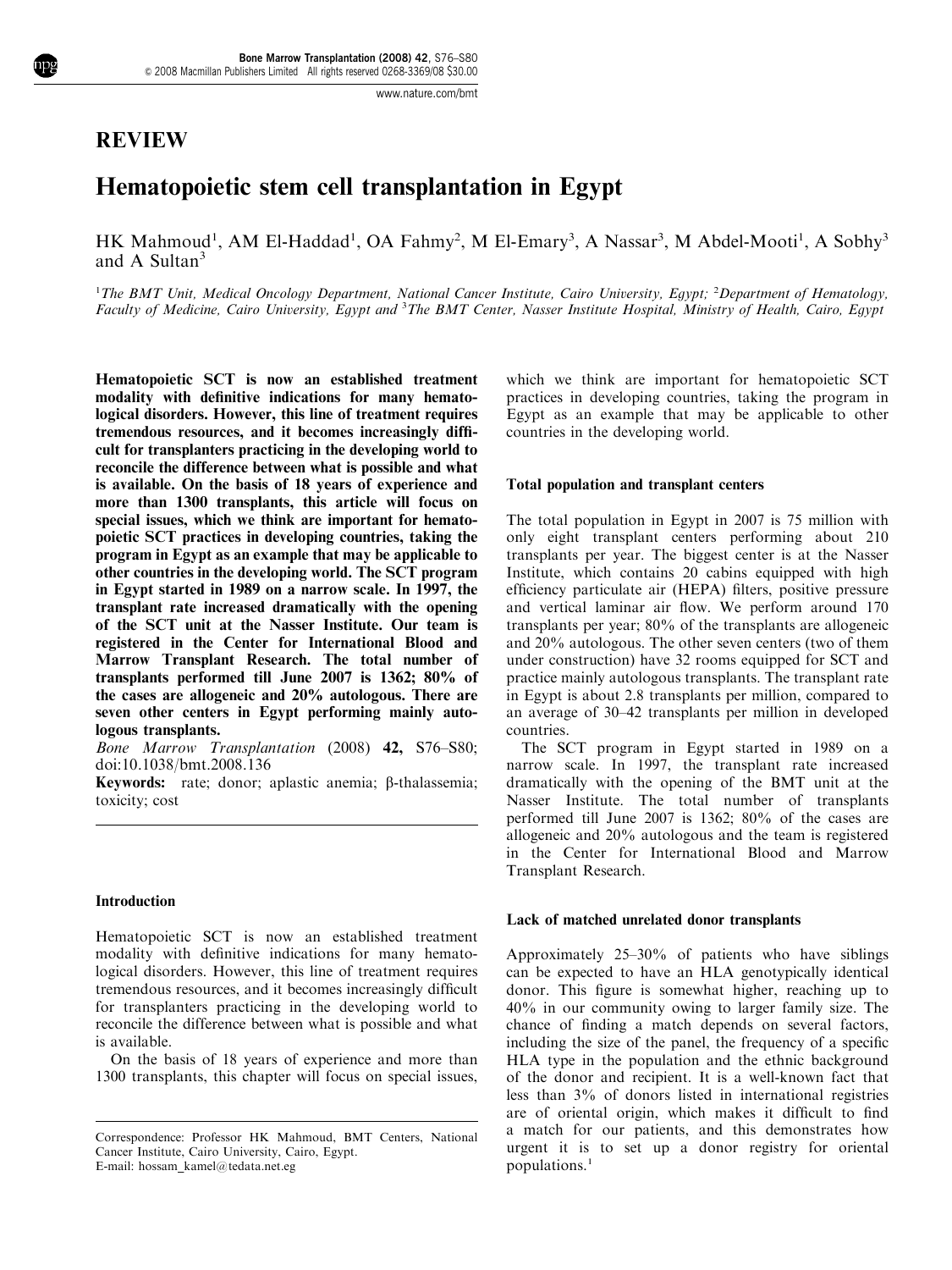For many years, the pendulum has been swinging gently toward PBSCs in place of marrow stem cells for clinical practice. In most cases, engraftment of neutrophils and platelets appeared to be more rapid when compared to marrow-derived stem cells. The incidence of severe GVHD was not increased.<sup>[2](#page-3-0)</sup>

For this purpose, a study was conducted at National Cancer Institute, Cairo University in the period between January 1995 and March 1997 comparing allogeneic PBSC transplants with conventional BMT as regards engraftment, incidence of GVHD and cost. This study clearly demonstrated that allogeneic PBSC transplants show more rapid engraftment, judged by neutrophil and platelet recovery and less days of neutropenic fever, leading to shorter hospital stays and less antibiotic and antifungal consumption. The incidence of acute GVHD in the PBSC transplant group was not higher.<sup>3</sup>

In our community, donors definitely appreciate the option of avoiding general anesthesia, and, indeed, leukapharesis may be safer than anesthesia in a normal person. So, our program was shifted totally from BMT to PBSC transplants during the last 10 years. Donor follow-up during this period did not show any problems.

#### Distribution of disease entities

CML used to constitute about 31% of the allogeneic transplants per year; however, in the era of imatinib, this figure decreased to 20% as we still offer transplants to young de novo cases of CML in the chronic phase owing to financial reasons. The cost is estimated to be about 59 million US dollars per year to treat all patients with imatinib, which is beyond our capabilities.

AML and ALL constitute 25 and 12%, respectively, of yearly transplants, several aplastic anemia 21%, b-thalassemia 7%, myelodysplastic syndrome 7% and other diseases 5% (Fanconi anemia, immune deficiency disorders).

Autologous transplants are performed mainly for lymphomas and multiple myeloma.

#### Allogeneic SCT for  $\beta$ -thalassemia major

b-thalassemia is the most common hereditary hemolytic anemia in Egypt, with a carrier state varying between 6 and 10%.[4](#page-3-0)

Considering the chronicity of the disease, the huge psychological, social and financial burden on both the patient and his family, as well as the different complications associated with the conventional therapy available,<sup>[5,6](#page-3-0)</sup> it becomes clear that we were interested in initiating a transplant program in Egypt for this entity in an effort to offer a radical cure or at least a stable chimeric state that makes it possible to avoid regular blood transfusion and chelation. It is obvious that the strategy for thalassemia in the developing world should be primarily preventive. However, there is no doubt that in a country like Egypt, the economic advantage of SCT for thalassemia is

compelling. The major reason for transplant failure is graft rejection due to previous poly transfusions. As most of our patients are referred relatively late to the transplant center owing to logistic and administrative problems, we had to look for an innovative approach for such candidates. In an attempt to overcome the problem of graft rejection, we have added antithymocyte globulin to the conditioning regimen to increase immunosuppression of recipients, and we also shifted our program from allogeneic BMT to allogeneic PBSC to take advantage of the higher T-cell content of PBSC grafts, which in turn is known to have a graft-letting effect.[7,8](#page-3-0)

With these changes, the overall and disease-free survival rates for β-thalassemia major patients post allogeneic SCT at our center are 90 and 85%, respectively, at a median follow-up of 3 years (61 patients) (Figure 1).

#### New protocols

We started to implement new protocols for conditioning severe aplastic anemia by using Cy 50 mg/kg for 4 days (D-5 to D-2) and fludarabine (Flu) as 30 mg/m2 for 3 days D-3 to D-1 (Flu/Cy) instead of the standard Cy/ATG, and our preliminary results with the first 17 cases showed a diseasefree survival of about 88% with lower cost and toxicity than the standard Cy/ATG protocol.<sup>[9](#page-3-0)</sup> The number now reached 62 cases with a median follow-up of 2 years; the disease-free survival is 82% compared to 68% in the Cy/ATG protocol ( $P = 0.04$ ) [\(Figure 2\)](#page-2-0).

Non-myeloablative transplants are used for some diseases, such as myelodysplastic syndrome, and for medically infirm patients. We were using the Seattle protocol Flu  $30 \text{ mg/m}^2$  for 3 days (D-4 to D-2) and TBI 2 Gy on day 1 (Flu/TBI), and our preliminary results for the first 54 patients showed a disease-free survival of 47%.[10](#page-3-0)

Then we shifted our conditioning in non-myeloablative transplants to Flu  $30 \text{ mg/m}^2$  for 5 days (D-8 to D-4) and melphalan  $70 \,\text{mg/m}^2$  for 2 days (D-3 and D-2) (Flu/Melph) protocol with promising results for our preliminary results.



Figure 1 Allogeneic SCT for B-thalassemia major.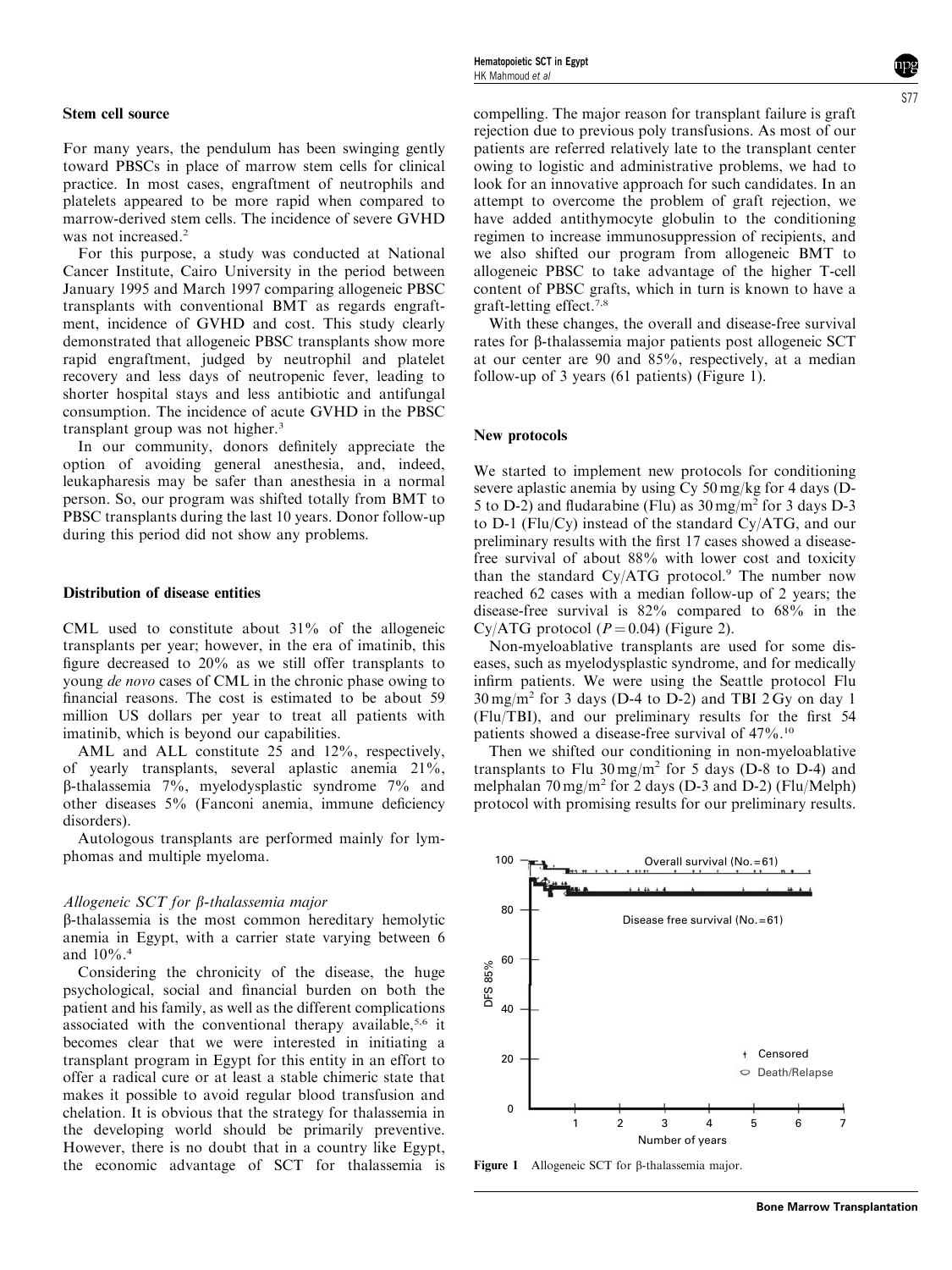<span id="page-2-0"></span>

Figure 2 Severe aplastic anemia disease-free survival analysis.



Figure 3 Reduced-intensity transplant.

We transplanted 30 patients (23 myelodysplastic syndrome, three AML, one CML, one non-Hodgkin lymphoma, one multiple myeloma (MM), one CLL), and with a median follow-up of 3 years the disease-free survival was 66% (Figure 3).

Also, we underwent modifications of the standard Bu/Cy protocol by applying spacing (48-h rest period) between Bu and Cy. We randomized 40 patients to receive the spaced protocol versus the unspaced one (20 in each arm). Followup of these patients for the incidence of veno-occlusive disease (VOD) and hemorrhagic cystitis showed 5 and 0% for VOD and hemorrhagic cystitis as compared to 25 and 35%, respectively (Figure 4).

Another new conditioning regimen is the Flu/Bu, Flu as  $30 \,\text{mg/m}^2$  for 5 days (D-10 to D-9, then D-4 to D-2) and Bu  $16 \,\text{mg/m}^2$  divided over 4 days (D-8 to D-5), which is used for myeloid malignancies with excellent results of engraftment kinetics and reduced toxicity profile, especially VOD and hemorrhagic cystitis. Our preliminary results of the first 36 cases showed a disease-free survival of 81%,



Figure 4 Incidence of veno-occlusive disease and hemorrhagic cystitis.



Figure 5 Disease-free survival analysis.

compared to 56% for a historical control group using matched pair analysis for patients who received the Bu/Cy protocol  $(P = 0.02)$  (Figure 5).

#### Liver toxicity and veno-occlusive disease

The development of hepatic complications in allogeneic BMT occurs mainly secondary to toxicity from cytoreduc-tive regimens, GVHD, VOD and infections.<sup>[11](#page-3-0)</sup>

In Egypt, two problems further complicate the situation.

#### Schistosomiasis

Schistosomiasis is one of 'the great neglected diseases of mankind,' being primarily a problem of the developing world. Among our first 89 allogeneic bone marrow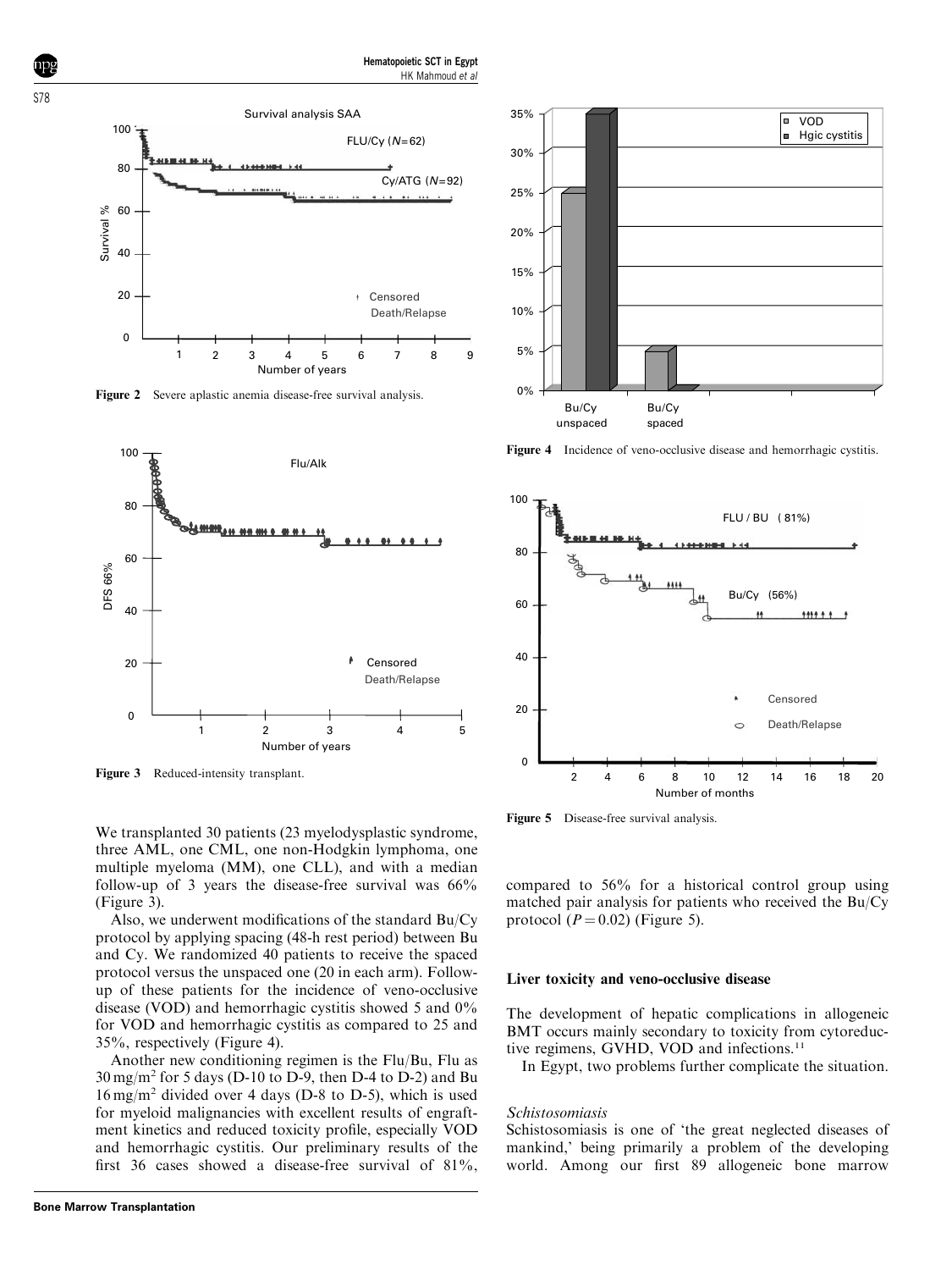<span id="page-3-0"></span>transplants, we have realized that all patients who had previous contact with schistosomiasis and showed clinically silent mild periportal fibrosis of the liver have developed severe fatal VOD in spite of normal pretransplant liver functions and absence of portal hypertension. The relative risk of developing VOD was calculated to be 17-fold higher, compared to normal recipients, and consequently, for many years, schistosomal periportal fibrosis was regarded as a relative contraindication to transplant in our center.<sup>12</sup>

## **Hepatitis**

The population of Egypt has a heavy burden of liver diseases. The overall prevalence of antibody to hepatitis C virus in the general population is around 15–20%. Patients who are PCR-positive for hepatitis C virus are estimated to be around  $8\%$ . For hepatitis B, the incidence of exposed patients who are HBVcAb-positive is around 25%, whereas the HBsAg carrier rate is  $3\dot{\%}$ .<sup>13–15</sup> Pretransplant hepatitis C and B viral infections are reported to be independent risk factors for VOD.[16](#page-4-0)

However, patients infected with hepatitis B or C virus should not be excluded from transplantation programs. The decision to proceed to transplantation must balance the absolute risk of death from VOD against risks from the underlying disease.[17](#page-4-0)

Recipients who are positive for any hepatitis B virus marker are treated with lamivudine therapy, and hepatitis C virus-positive recipients are treated with interferon- $\alpha$  in combination with ribavirin.

We hope that this policy will decrease the incidence of hepatic toxicity and VOD among our patients, as the preliminary data are very promising.[18](#page-4-0)

## Cost of the transplant in Egypt

The average cost of the transplant in Egypt is about 15 000 USD, and it is totally sponsored by medical insurance or the Ministry of Health.

## Follow-up and socioeconomic problems

In the post-transplant period, follow-up and strict hygienic conditions at home are of supreme importance. Unfortunately, the follow-up dropout rate is relatively high among our patients (20%). Many patients also find it difficult to comply with post-transplant hygienic rules, even if the treatment is provided free of cost. But, this is the milieu in which hematopoietic SCT is practiced in the developing world, where the state can provide some help, but the socioeconomic status of the individual plays a major role in the success of the treatment. In our opinion, there is no doubt that developing countries should have the expertise to offer 'state of the art' treatment, including hematopoietic SCT. This will provide treatment locally at a much lower cost than abroad, thus saving valuable foreign currency and, most important, improving the quality of services in tertiary referral centers.

However, it is still clear that in the developing world, food, sanitation, immunization, population control and prevention of communicable diseases are the most important public health priorities where low cost inputs yield high dividends.<sup>19</sup>

### Conflict of interest

None of the authors declared any financial interests.

### References

- 1 Downie TR, Hows JM, Gore SM, Bradley BA, Howard MR. A survey of use of unrelated volunteer donor bone marrow transplantation at 46 centers worldwide. Bone marrow transplant 1995; 15: 499.
- 2 Healy NE, Nirsimloo N, Scott M, Apparley JF, Gordon MY. In vivo proliferation by stem cells mobilized into the peripheral blood. Exp Haematol 1994; 22: 1278.
- 3 Mahmoud HK, Fahmy OA, Kamel A, Kamel M, El-Haddad A, El-Kadi D. Peripheral blood versus bone marrow as a source for allogeneic haematopoeitic stem cell transplantation. Bone marrow transplant 1999; 24: 3.
- 4 El Beshlawy A, Ragab L, Hussein I, El-Tagui M. Genotypes, phenotypes in beta-thalassaemia and sickle cell anaemia in Egypt. JAC 1995; 6: 147.
- 5 Politis C. The psychological impact of chronic illness. Ann NY Acad Sci 1998; 850: 349.
- 6 Olivieri N. Medical progress. The beta-thalassaemia. NEJM 1999; 341: 99.
- 7 Sutherland HJ, Eaves CJ, Landsdrop PM, Phillips GL, Hogge DE. Kinetics of committed and primitive blood progenitor mobilization after chemotherapy and growth factor treatment and their use in transplantation. Blood 1994; 83: 3908.
- 8Mahmoud HK, El-Haddad AA, Samra MA, El-Emary MA, Kamel AM, Beelen DW et al. Allogeneic peripheral stem transplantation in thalassemia. Lectures to the fourth Fresenius Satellite Symposium, Current trends for the treatment of hemoglobinopathies with focus on Thalassemia, on the occasion of the 30th EBMT, March 2004, Barcelona, Spain.
- 9 Fahmy O, Mahmoud HK, El-Haddad A, El-Emary M, Sobhy A. A non ATG- based conditioning regimen to allograft patients with severe aplastic anemia using peripheral blood stem cells. Physician Poster Session: 31st EBMT, March 2005, Prague, Czech Republic.
- 10 Fahmy O, Mahmoud H, Haddad A, El Badawy S, Kamel A, Sedky H et al. An optimistic look at the incidence and outcome of acute GVHD following nonmyeloablative peripheral blood stem cell transplantation. Physicians Poster Session: Reduced Intensity transplant. 29th EBMT, March 2003, Istanbul, Turkey.
- 11 Shulman HM, Fischer LD, Schoch HG, Henne KW, McDonald GB. Veno-occlusive disease of the liver after bone marrow transplantation. Hepatology 1994; 19: 1171.
- 12 Mahmoud HK. Schistosomiasis as a predisposing factor to veno-occlusive disease of the liver following allogeneic bone marrow transplantation. Bone marrow transplant 1996; 17: 401.
- 13 Frank C, Mohamed MK, Strickland GT, Lavanchy D, Arthur RK, Magder et al. The role of parenteral antischistosomal therapy in the spread of hepatitis C virus in Egypt. Lancet 2000; 355: 887.